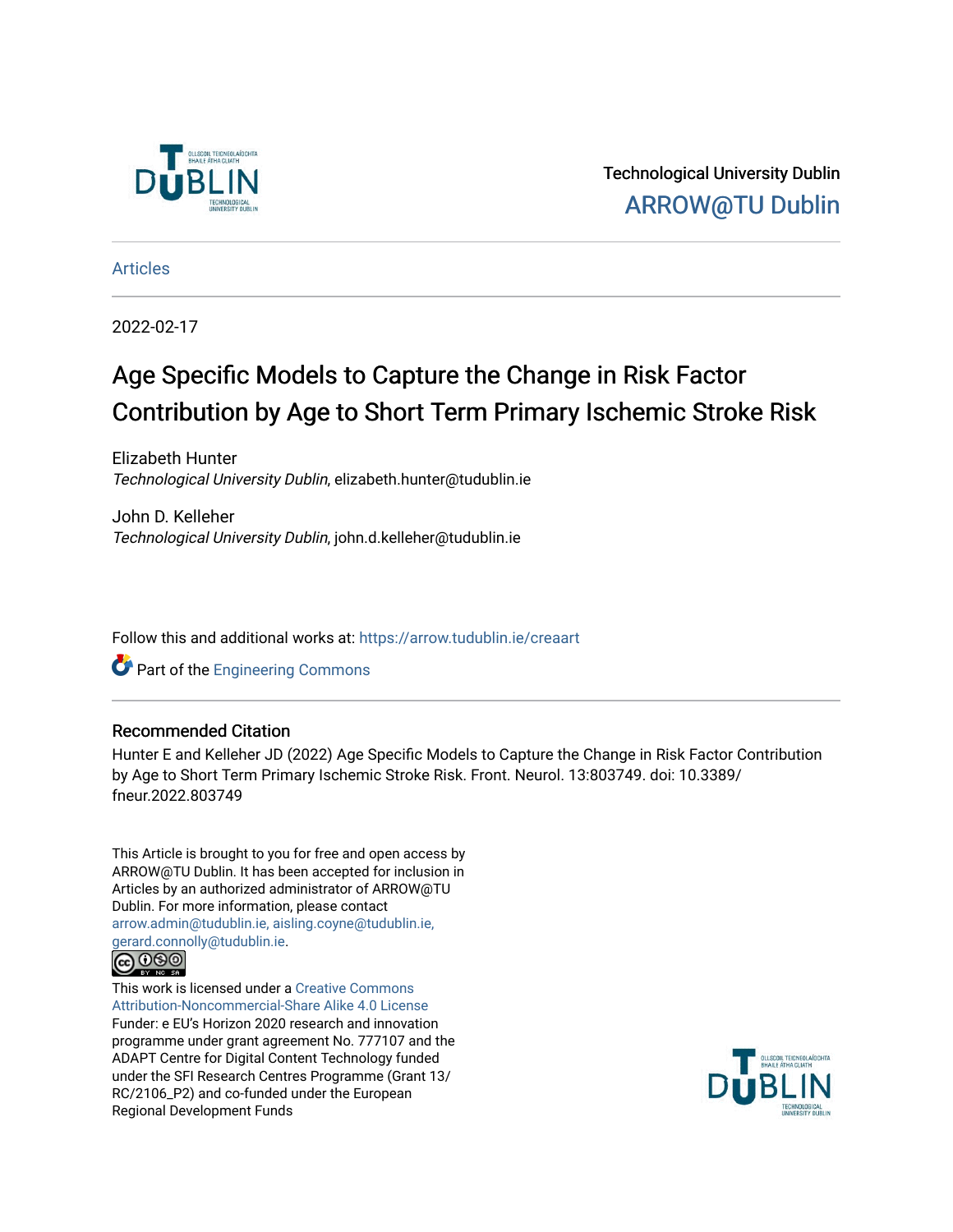



# Age Specific Models to Capture the [Change in Risk Factor Contribution](https://www.frontiersin.org/articles/10.3389/fneur.2022.803749/full) by Age to Short Term Primary Ischemic Stroke Risk

Elizabeth Hunter<sup>1\*</sup> and John D. Kelleher<sup>1,2</sup>

<sup>1</sup> PRECISE4Q Predictive Modelling in Stroke, Technological University Dublin, Dublin, Ireland, <sup>2</sup> ADAPT Research Centre, Technological University Dublin, Dublin, Ireland

Age is one of the most important risk factors when it comes to stroke risk prediction. However, including age as a risk factor in a stroke prediction model can give rise to a number of difficulties. Age often dominates the risk score, and also not all risk factors contribute proportionally to stroke risk by age. In this study we investigate a number of common stroke risk factors, using Framingham heart study data from the NHLBI Biologic Specimen and Data Repository Information Coordinating Center to determine if they appear to contribute proportionally by age to a stroke risk score. As we find evidence that there is some non-proportionality by age, we then create a set of logistic regression risk models that each predict the 5 year stroke risk for a different age group. The age group models are shown to be better calibrated when compared to a model for all ages that includes age as a risk factor. This suggests that to get better predictions for stroke risk it may be necessary to consider alternative methods for including age in stroke risk prediction models that account for the non-proportionality of the other risk factors as age changes.

#### **OPEN ACCESS**

#### Edited by:

Blanca Fuentes, University Hospital La Paz, Spain

#### Reviewed by:

Jukka Putaala, Helsinki University Central Hospital, Finland Marc Hommel, Université Grenoble Alpes, France

> \*Correspondence: Elizabeth Hunter [elizabeth.hunter@tudublin.ie](mailto:elizabeth.hunter@tudublin.ie)

#### Specialty section:

This article was submitted to Stroke, a section of the journal Frontiers in Neurology

Received: 28 October 2021 Accepted: 27 January 2022 Published: 17 February 2022

#### Citation:

Hunter E and Kelleher JD (2022) Age Specific Models to Capture the Change in Risk Factor Contribution by Age to Short Term Primary Ischemic Stroke Risk. Front. Neurol. 13:803749. doi: [10.3389/fneur.2022.803749](https://doi.org/10.3389/fneur.2022.803749) Keywords: stroke, predictive modeling, machine learning, epidemiology, risk

# 1. INTRODUCTION

Globally stroke is one of the leading causes of mortality. In the US the annual direct medical costs for stroke in 2012 was 71.55 billion US dollars [\(1\)](#page-10-0). This cost, however, only takes into account the direct costs and does not consider years lost to work or other societal burdens that are caused by stroke, so the actual cost is much higher. One way to reduce the overall burden of stroke on society is to find better ways to prevent stroke. Currently, one of the methods used for stroke prevention is to identify patients with a high risk of having a stroke based off of certain risk factors. This identification is often done through risk prediction models, such as SCORE [\(2\)](#page-10-1) and the Framingham heart study model [\(3,](#page-10-2) [4\)](#page-10-3). Once identified a patient can be advised to adjust their behaviors or be treated with appropriate medications to lower their risk of having a stroke.

The risk factors used to predict stroke can either be modifiable or non-modifiable [\(5\)](#page-10-4). One of the most important non-modifiable risk factors is age, the older a person is the more likely they are to have a stroke [\(6\)](#page-10-5). Although its important to take age into consideration when predicting stroke risk, it can also, lead to a number of complications. As age is non-modifiable, if an individuals stroke risk is high solely because of their age, it can lead to unnecessary stress as they cannot change their age. Conversely, having a low risk score due to age might make an individual complacent despite having other risk factors for stroke that will lead to high risk as they age. Approximately two thirds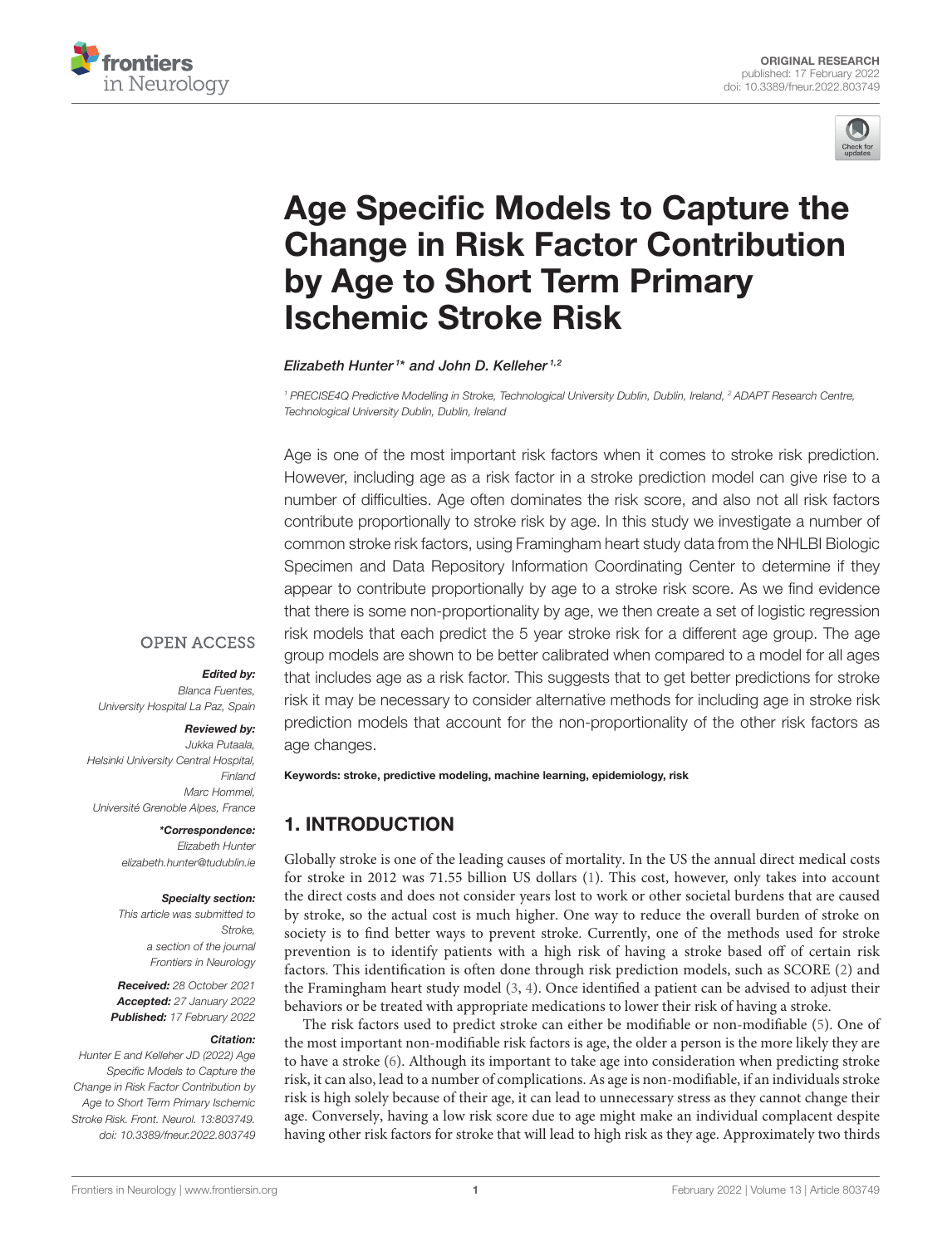of US adults who have low short term stroke risk have been shown to have a high lifetime risk [\(7\)](#page-10-6). Additionally, age is such a strong predictor of stroke, if it is included as a risk factor in a model it can sometimes dominate the risk score and thereby can lead to under prediction in the younger age groups and over-prediction in the older age groups [\(8\)](#page-11-0).

When age is considered as a risk factor, this assumes that the contribution of the other risk factors in the model are proportional by age, in other words that their contribution to risk does not change with age. For example, under the assumption of proportionality by age, having diabetes as a 45 year old produces the same level of stroke risk as having diabetes at 80. This assumption is particularly important when looking at short term risk where individuals are likely to stay in an age group for the whole prediction period. This may be a problem as it is likely that risk factors differ between the young and old [\(5\)](#page-10-4). Another example, of why the assumption of proportionality by age does not hold is the impact of age on sex as a risk factor. In the study by [\(9\)](#page-11-1), they showed that younger women have lower short term risk of a stroke than men but as they age, this switches and women have higher short term risk than men. Thus, the contribution of sex as a risk factor should be different based on an individual's age.

In this paper we aim to answer two questions: (1) is there evidence that the contribution of stroke risk factors to an individual's 5 year stroke risk are non-proportional by age, and (2) if there is evidence that risk factors are non-proportional by age, how can we create a risk model to better capture this nonproportionality when predicting an individual's risk of stroke. To answer these questions we investigate if there is a difference in risk factor contribution to stroke risk by age to short term stroke risk, and to account for any difference we propose creating a stroke risk prediction model that is made up of four separate models, each covering a different age group. We first discuss the data used, then we present a statistical analysis of the data looking specifically at risk factors by age group. Finally we create multi-variable logistic regression stroke risk prediction models, comparing a model created using the full age range with a set of age specific models created by breaking the data set into different age groups.

# 2. MATERIALS AND METHODS

In the following sections, we discuss the data set used for our analysis, the modeling data sets we selected from the full data set and finally our methods for analyzing the data and modeling stroke risk.

# 2.1. Data

We use data from the Framingham Heart Study combining the Framingham-Cohort, Offspring, Third Generation, OMNI 2, and New Offspring cohorts from the NHLBI. The Framingham Heart Study is a longitudinal study that began in 1948 that sampled both men and women in Framingham, Massachusetts with the goal of studying the incidence and prevalence of cardiovascular disease and its risk factors over time. Participants recruited into the Framingham Heart Study undergo clinical examinations and complete lifestyle and medical history questionnaires at regular intervals. The Framingham-Cohort data set recruited 5,209 men and women, aged 28–62, between 1948 and 1952, and has data for 32 clinical exams per subject through 2018 [\(10\)](#page-11-2). The Framingham Offspring data set is made up of 5,124 men and women, between the ages of 5 and 70, who were recruited as offspring of the original Framingham cohort or spouses of offspring, and has data from 9 clinical exams per subject through 2018 [\(11\)](#page-11-3). The Omni 1 cohort is made up of 507 men and women of African-American, Hispanic, Asian, Indian, Pacific Islander, and Native American origins, who were recruited in 1994 and were residents of Framingham or the surrounding towns. There is data from the first four clinical exams per subject from the Omni cohort [\(11\)](#page-11-3). The third generation cohort is made up of 4,095 men and women, ages 19 plus with at least one parent in the Framingham Offspring cohort, and has data from the first 2 clinical exams per subject through 2018 [\(12\)](#page-11-4). The New Offspring Cohort enrolled spouses of Offspring participants who were not already enrolled and had at least two biological children participating in the Generation three cohort. The new offspring cohort recruited 103 men and women [\(12\)](#page-11-4). The Omni 2 cohort enrolled 410 participants who were ethnically diverse compared to the other cohorts which are predominately white. Some of the Omni 2 cohort are related to those who participated in the Omni 1 cohort while others are unrelated  $(12).<sup>1</sup>$  $(12).<sup>1</sup>$  $(12).<sup>1</sup>$ 

As we are looking at short term risk, we do not look longitudinally at an individual but instead break down the data set into separate records for each clinical exam. This means that the same person might appear in our data set more than once. Across the cohorts there are 113,714 clinical exam records. To look at short term ischemic stroke risk we created a flag for clinical exams of individuals who suffered an ischemic stroke within 5 years of that clinical exam. For the purpose of our study we are only looking at the risk of ischemic stroke so we do not consider anyone who has a hemorrhagic or unknown type of stroke.

We remove any clinical exams from the data set where there is missing data for any of the continuous risk factors we are considering: systolic blood pressure, diastolic blood pressure and total cholesterol. For BMI, if there is no value for BMI in a given data collection year but a weight for that year we use the height collected in the first data collection phase and calculate the individual's BMI with their height and current weight. Where there is missing data for our categorical variables as most categorical variables are to identify a condition or treatment we consider a missing variable equivalent to not having the condition or not smoking.

# 2.1.1. Modeling Data Set: Age Groups

In order to assess the non-proportionality of risk factors by age, we separate the data set into four data sets based on age: less than 50, 50–59, 60–69, and 70 plus. As the data is greatly unbalanced we select two controls for each stroke. The controls are matched on age and cardiovascular disease status and are selected from the

<span id="page-2-0"></span><sup>&</sup>lt;sup>1</sup>For more information on the data and data collection, see [https://biolincc.nhlbi.](https://biolincc.nhlbi.nih.gov/home/) [nih.gov/home/.](https://biolincc.nhlbi.nih.gov/home/)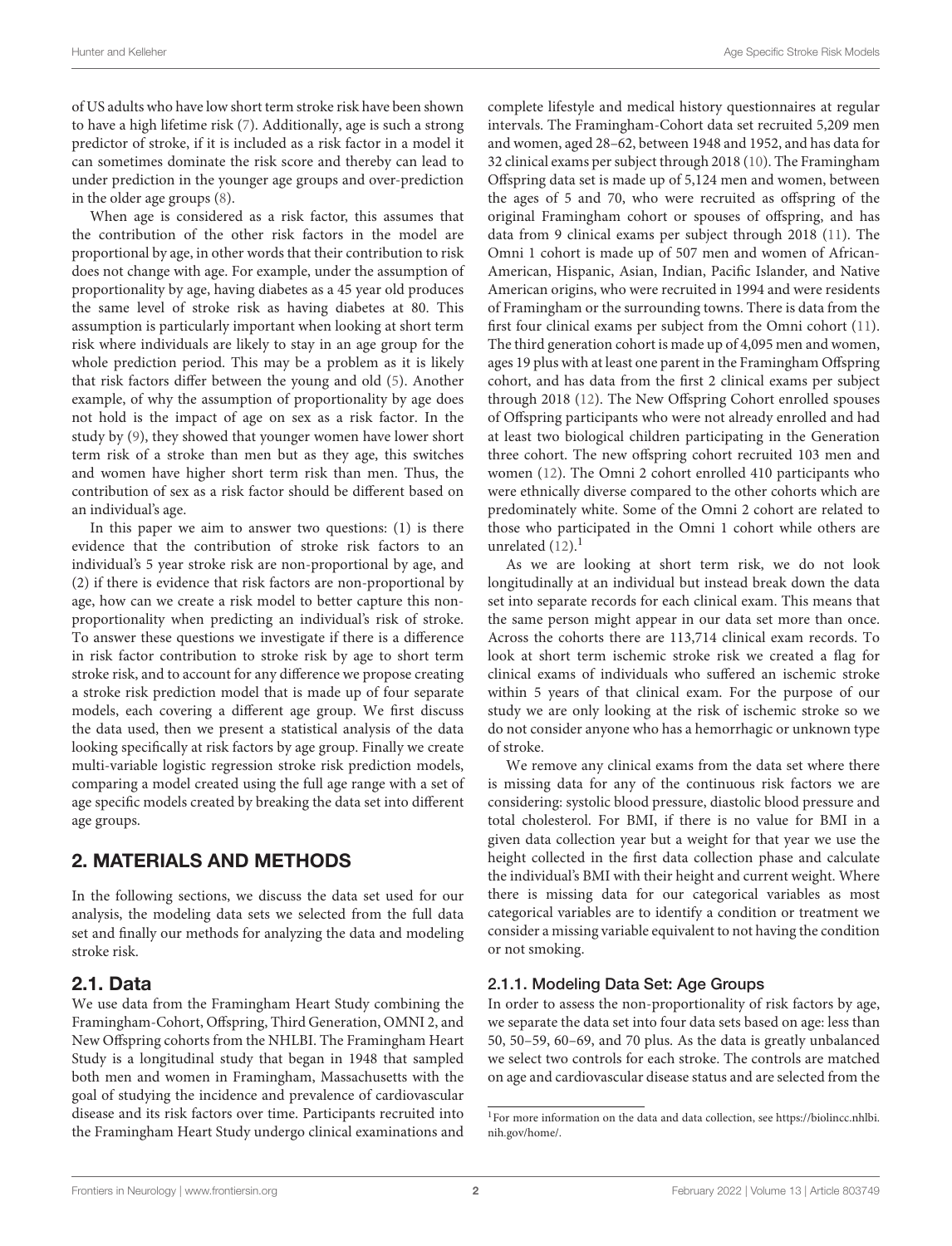set of clinical exams where the individual examined did not suffer a stroke within 5 years of the exam. We do not control for those who have had a stroke outside of our time window, thus a clinical exam in the controls might be for an individual who suffered a stroke 6 years after the clinical exam or 20 years after the examination, meaning the individual's overall stroke risk might still be higher than the control clinical exams for individuals who have not had a stroke during their lifetime. This down sampling of non-strokes resulted in a data set of 113,714 clinical exams, one third of which have had a stroke within 5 years. Note that, the 1:2 (stroke:non-stroke) ratio is maintained across the four age groups. When modeling on all age groups with age as a risk factor we combine the four age groups data sets to create a single data set that contains all ages.

# 2.2. Statistical Analyses and Modeling

The first part of our study is an analysis that assesses whether there is a statistically significant difference in the data for risk factors by age group. This analysis is done to determine if risk factors are non-proportional by age. This statistical analysis is itself composed of three parts. First, we present descriptive statistics of the full data set and the modeling data sets. We then examine variation in each risk factor across age groups where for each age group cohort we only consider those people who had a stroke, and finally we examine risk factors variation within each age-group between those who have had a stroke and those who have not.

Looking at risk factors across age groups we aim to determine if we see a difference in the distributions of a given risk score across the age groups. Different distributions would suggest that a risk score might contribute non-proportionally to an individual's risk score by age. There are two data type for the possible risk factors in the model: continuous and categorical. As such there are different statistical tests that need to be considered for each type of data. For each of the continuous risk factors (systolic blood pressure, diastolic blood pressure, total cholesterol, BMI, and cigarettes per day) we use a Kruskal-Wallis test to assess the variation of the risk factor across age groups. The Kruskal-Wallis test is a non-parametric test that determines if the medians from more than two independent groups are the same [\(13\)](#page-11-5). If the test is significant ( $p < 0.05$ ), than the distribution of the risk factor is not the same for all age groups. Note that for the cigarettes per day risk factor we consider two encodings of the variable: one for all individuals and one for only smokers. We do this because when all individuals are included in the statistical tests for the average number of cigarettes smoked per day, all of those individuals who do not smoke will have a value of 0. This could bias the results, thus we also look at the distribution of cigarettes per day in only those who smoke to determine if there is a difference in the number of cigarettes smoked for those who do smoke and have had a stroke vs. those who do smoke and have not had a stroke. For the categorical variables (sex, smoking, atrial fibrillation, diabetes, high blood pressure treatment) we use Pearson's Chi-squared test, which is a non-parametric test that determines if there is a difference in the occurrence of a dependent variable based on an independent variable [\(14\)](#page-11-6). As noted above, regardless of the statistical test run (Kruskal-Wallis for continuous or Pearson's Chi-squared for categorical factors), if the p-value for a test is significant than there is a statistical difference between the distribution of the risk factor across the age groups for which the test was run.

For the analysis examining risk factors across age groups we restrict the population of each age group to only those who are identified as suffering a stroke within 5 years of a clinical examination that was carried out when they were in that age group. This is done for two reasons. The first is that it will identify only the risk factors whose distributions differ across age groups for the population we are looking to predict, those who have had a stroke. The second reason is to meet statistical assumptions. One of the assumptions of the Pearson's Chi-squared test is that a single individual can only contribute data once to the data being analyzed [\(14\)](#page-11-6). In our sampling method, we allow for the same individual to be included multiple times, once for each clinical exam. However, as only the first stroke is recorded in the data set an individual can only appear once in the stroke population of our data.

Once we defined a data set for each age group composed of those who suffered a stroke within 5 years of a clinical examination within the age group, we then take each risk factor in turn and run a statistical test on this data set to assess whether the variation of that risk factor across the age groups was likely caused by random variation or represents a statistically significant variation. If the  $p$ -value returned by the statistical test for a given risk factor is less that 0.05 we will take this to signify that there is a statistically significant variation in that risk factor across age groups among those who have had a stroke. Such a finding would provide evidence that the contribution of that risk factor to stroke risk is non-proportional by age and this would justify investigating further the differences in risk factors by age and signal whether there is likely non-proportionality in risk factors by age.

After looking across age groups we then look within age groups comparing those who have had a stroke within 5 years of a clinical examination carried out when they were in that age group and those who did not have a stroke within 5 years of their clinical examination within the age group. In this analysis we assess: (i) which risk factors might make important contributions to the risk for an individual in a given age group, and (ii) if the risk factors that might be important vary across age groups. We carry out a separate statistical test for each risk factor in each age group to determine if the variation of a risk factor between those within the age group who have had a stroke and those within the age group who did not have a stroke is statistically significant. If there is a statistically significant difference in the distribution of a risk factor between those who have had a stroke and those who have not had a stroke then the risk factor may be important in calculating stroke risk for people within that age group. This in itself would be an important finding. Furthermore, with respect to our main research question (1), if we observe that for a given risk factor there is a statistically significant variation of its occurrence between the stroke and non-stroke population in some age groups but not in others this would provide further evidence that the contribution of factors to stroke risk is non-proportional by age. For the analysis of risk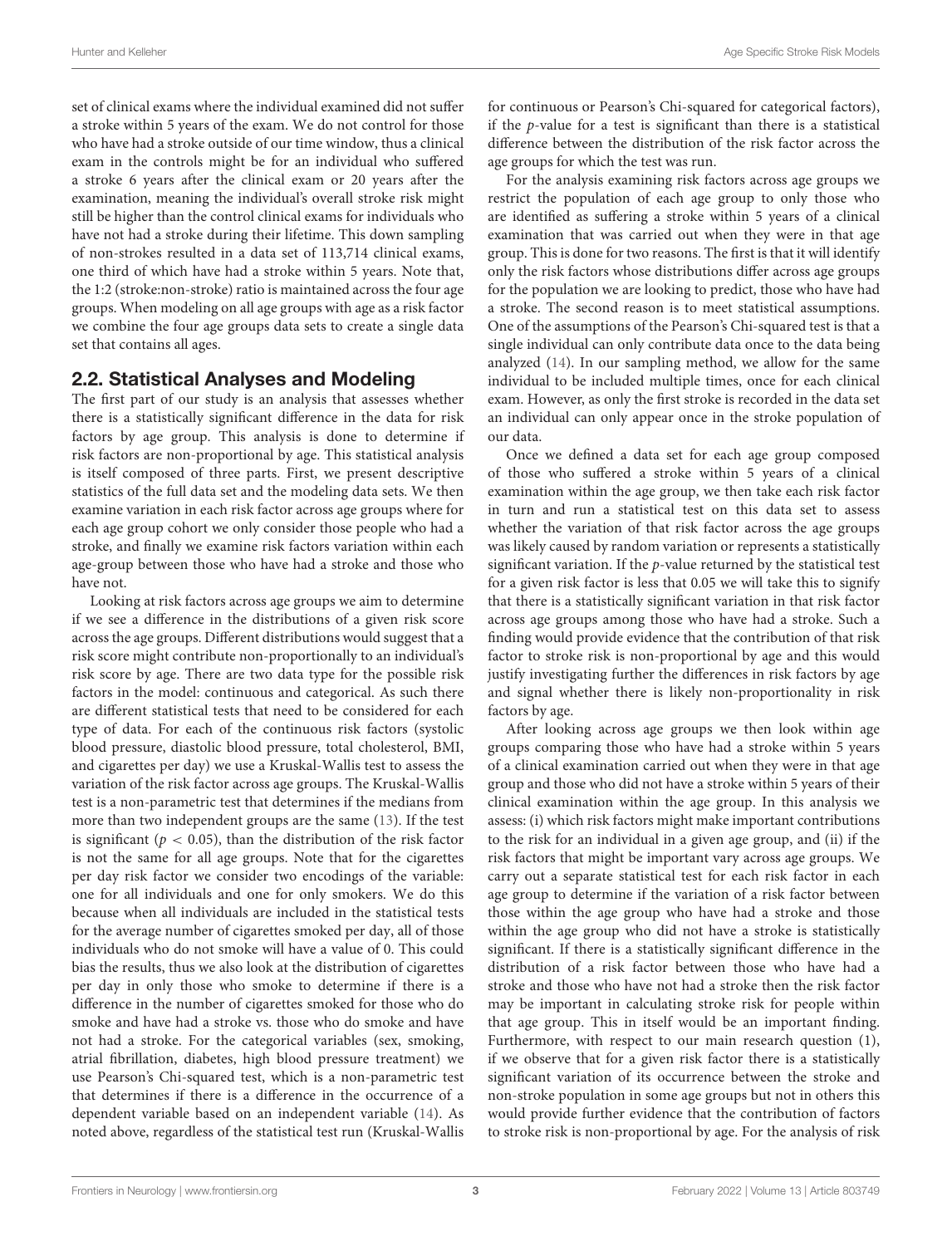factors within age groups, again, we have two types of variables continuous and categorical. For the continuous variables we use a Wilcoxcon Rank Sum test which is used to test if two samples are likely derived from the same population [\(15\)](#page-11-7). Similar to the across group analysis, for the analysis of the categorical variables within groups we use a Pearson's Chi-squared test. As before, irrespective of the type of test run, if the statistical test run for a given risk factor within an age group returns a significant pvalue this would signify that there is a difference between the distribution of that risk factor for those who have had a stroke and those who have not within that age group.

After the statistical tests are completed, the second part of our study focuses on modeling and aims to answer the question how can we create a risk model that predicts an individual's stroke risk to better capture this non-proportionality in risk factors by age. In our risk analysis we use logistic regression models. While there are other types of models that are utilized for stroke risk prediction, for example survival analysis, we choose logistic regression as in our analysis we focus on whether a stroke has occurred within a time window (rather than when in that time window a stroke occurs). A logistic regression risk model takes one or more risk factors or features from an individual and predicts that individual's risk of an event occurring within a predefined time-window, in this case stroke within the next 5 years. We run a multi-variable logistic regression and compare a single multi-variable regression that includes age as a risk factor against a set of multi-variable models that do not explicitly consider age as a factor but where each model in the set is fit to a specific age cohort and taken together the set of age cohort specific models covers the age spectrum. For any given individual their stroke risk is predicted using the model trained on the age cohort that corresponds with the individual's age. The other risk factors we consider in the models are sex, systolic blood pressure, diastolic blood pressure, BMI, average cigarettes per day, atrial fibrillation, and diabetes. For risk factors that are continuous: age, BMI, and systolic and diastolic blood pressure we scale the variables by standardizing (subtracting the mean and dividing by the standard deviation). This does not change the predictions of the model but allows us to interpret the coefficients of all the variables on a similar scale.

In comparing the multi-variable models (the single model including age and the ensemble of age cohort specific models) we look at the changes in coefficients, the predictive ability of the models using discrimination measures and the calibration of the models. Each of our logistic regression models are designed and trained to predict a personalized stroke risk score for an individual based on their values for the risk factors the model considers (e.g., sex, smoking, systolic blood pressure, and so on). Although the models function by making predictions on a per individual basis, they are evaluated based on their performance across a group of individuals. In other words, model performance is reported using aggregate statistics calculated across the model's performance on a number of individual cases (e.g., the average model accuracy across a sample of individuals that were not included in the dataset the model was fitted to during training). While discrimination gives a measure of the predictive power of a model or how well the model is able to fit to the data, calibration is a measure of the difference between the estimated and the true risk and gives an idea of how the model will fit to a different data set [\(16\)](#page-11-8). Looking at calibration, in addition to the more commonly used discrimination measures, is important as it can help to identify models that on the whole discriminate well but that do not predict well for certain groups, for example older or younger patients [\(16\)](#page-11-8).

To calculate the discrimination and calibration measures we use k-fold cross validation with 10-folds to estimate average of each metric we describe below. We look at a number of different measures for discrimination, focusing on the F1 measure, the AUC (area under the receiver operating characteristic curve), and the accuracy of the model. The F1 measure is the harmonic mean of precision (how often a model makes a positive prediction that is true) and recall (the true positive rate). The AUC plots the true positive rate against the false positive rate as the prediction threshold of a model and ranges from 0 to 1. Accuracy or the classification accuracy is the portion of predictions that are correct [\(17\)](#page-11-9). For calibration we use the Spiegelhalter's  $p$ -value and the Hosmer-Lemeshow test designed to predict goodness of fit. The Spiegelhalter's Z-test separates the calibration aspects out of the Brier Score<sup>[2](#page-4-0)</sup> [\(18\)](#page-11-10). If the *p*-value for the test is significant this suggests that the model is not well-calibrated [\(16\)](#page-11-8). The Hosmer-Lemeshow test measures calibration by looking at goodness of fit. The test divides the data into a set number of groups and the test statistics is calculated by comparing the number of events in each group with the expected number of events in each group determined using the predicted probabilities from the model. Similar to the Spiegelhalter's p-value, if the p-value for the Hosmer-Lemeshow test is significant the model is assumed to be not well-calibrated [\(18\)](#page-11-10).

As a final analysis of the models we look at the ranking of importance of features in each multi-variable model (the single model including age and the ensemble of age cohort specific models) to determine if this changes across the different age models. This allows us to determine which risk factors are the most important in each model. A difference in the order of the importance of features across the different age models, will provide additional evidence that contribution of risk factors vary by age group and thus there might be non-proportionality of risk factors by age. To calculate feature importance we use the varImp function from the Caret package in R that calculates feature importance for a linear model, such as logistic regression, by comparing the absolute values of the t-statistic for each model parameter [\(19\)](#page-11-11). The contribution of each feature to the logistic regression model is calculated using the absolute value of the t-statistic for each feature.

# 3. RESULTS

# 3.1. Data Description

Before performing any statistical analyses we first look at descriptive statistics of the data set. The following sections

<span id="page-4-0"></span><sup>&</sup>lt;sup>2</sup>The Brier Score is the mean squared error between the outcome and the estimated probabilities.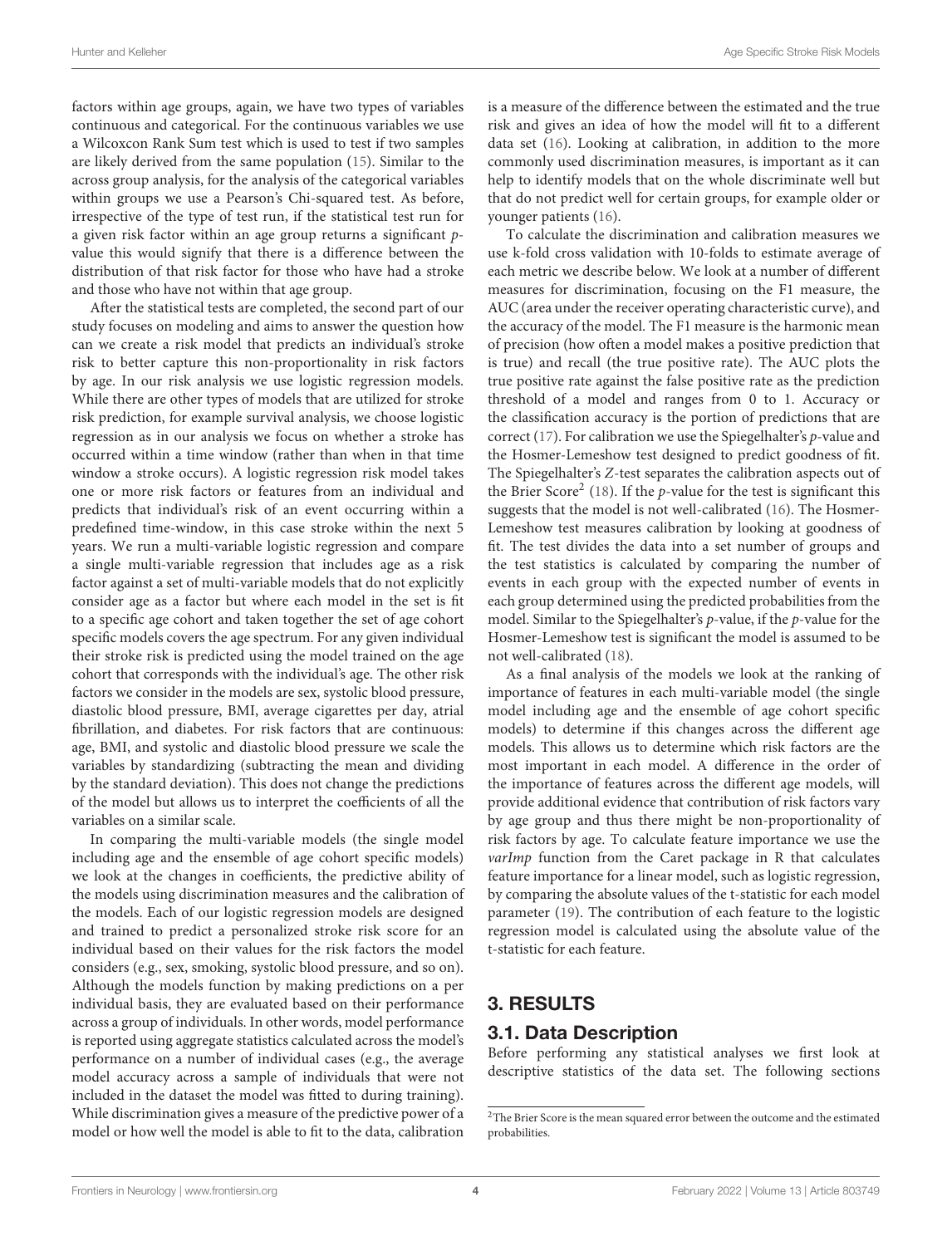#### <span id="page-5-0"></span>TABLE 1 | Ischemic strokes by age group.

| 70 plus |
|---------|
|         |
| 1.145   |
| 21.841  |
| 3.167   |
| 19.819  |
|         |

present these descriptive statistics for the full data set used and the modeling data sets.

#### 3.1.1. Full Data Set

**[Table 1](#page-5-0)** gives the number of strokes that occur within 5 years of a clinical exam for the whole data set and by age groups. We also include the counts of those who had a stroke at any point in their lifetime and number of clinical exam records without a stroke in 5 years or in the patient's lifetime. From the table, we observe that there are more lifetime strokes than strokes within 5 years of a clinical exam. The difference between the value for lifetime strokes (14,983 in the whole data set) and strokes within 5 years (2,114 in the whole data set) are those strokes that occur outside of a 5 year window from a given clinical exam and these strokes are not used in our analysis.

Although all do not end up in our final models, we consider the following 10 risk factors: Systolic Blood Pressure, Diastolic Blood Pressure, Total Cholesterol, BMI, Sex, Smoking, Average cigarettes per day, Atrial Fibrillation, Diabetes, High blood pressure treatment.

**[Table 2](#page-5-1)** shows the distributions of the continuous risk factors across the data set for the whole data set, those who have had a stroke in 5 years and those who have not had a stroke. In the table, we show the minimum, median, mean, and maximum values and the number of missing values for each risk factor. From the table, we can see that the distributions from those who have had a stroke in 5 years and those who have not had a stroke in 5 years appear to be different across the risk factors, with the distributions for those who have not had a stroke similar to the distribution for the whole data set. Most noticeably is the large difference between the median and mean systolic blood pressure in the stroke and no stroke groups.

**[Table 3](#page-5-2)** shows the distribution of the categorical variables across the data and for each variable level counts for those who have had a stroke in 5 years and those who have not had a stroke, the percent of those with the level of the variable that had a stroke and counts of missing variables. From the table, we can see that while strokes seem to be evenly distributed across males and females and those who smoke, the percentage of those with atrial fibrillation, diabetes or high blood pressure treatment that have had a stroke in 5 years is much higher than the percentage of those who do not have the risk factor and have a stroke. This suggests that these variables might be significant risk factors.

#### 3.1.2. Modeling Data Set

After creating the age group data sets for modeling we look at the distributions of variables across the different ages. **[Table 4](#page-6-0)**

<span id="page-5-1"></span>

|                          | <b>Minimum</b>                    | Median | Mean  | <b>Maximum</b> | <b>Missing</b> |
|--------------------------|-----------------------------------|--------|-------|----------------|----------------|
|                          | <b>Systolic blood pressure</b>    |        |       |                |                |
| Total                    | 52                                | 130.0  | 134.1 | 390.0          | 1417           |
| <b>Stroke</b>            | 79.0                              | 150.0  | 155.1 | 390.0          | 70             |
| No stroke                | 52.0                              | 130.0  | 133.8 | 383.0          | 1347           |
|                          | Diastolic blood pressure          |        |       |                |                |
| Total                    | 25.0                              | 79.0   | 78.9  | 163.0          | 354            |
| <b>Stroke</b>            | 38.0                              | 80.0   | 80.7  | 148.0          | 14             |
| No stroke                | 25.0                              | 79.0   | 78.9  | 164.0          | 340            |
| <b>BMI</b>               |                                   |        |       |                |                |
| Total                    | 12.0                              | 25.8   | 26.4  | 66.6           | 1437           |
| <b>Stroke</b>            | 14.0                              | 26.4   | 26.9  | 53.6           | 55             |
| No stroke                | 12.0                              | 25.8   | 26.4  | 66.6           | 1382           |
| <b>Total cholesterol</b> |                                   |        |       |                |                |
| Total                    | 27.0                              | 212.0  | 214.4 | 1124.0         | 27906          |
| <b>Stroke</b>            | 49.0                              | 174.0  | 215.1 | 608.0          | 879            |
| No stroke                | 27.0                              | 212.0  | 214.4 | 1124.0         | 27027          |
|                          | Cigarettes per day (only smokers) |        |       |                |                |
| Total                    | 0                                 | 20.0   | 19.4  | 100            | 13,019         |
| <b>Stroke</b>            | $\Omega$                          | 20.0   | 20.1  | 60             | 175            |
| No stroke                | $\Omega$                          | 20     | 19.4  | 100            | 12,844         |

<span id="page-5-2"></span>TABLE 3 | Distributions of categorical stroke risk factors.

|                            | <b>Stroke</b>                 | No stroke   | Stroke percent |
|----------------------------|-------------------------------|-------------|----------------|
| Sex                        |                               |             |                |
| Male                       | 958                           | 48,936      | 1.9            |
| Female                     | 1,156                         | 62,664      | 1.8            |
| Missing                    | $\circ$                       | $\mathbf 0$ |                |
| <b>Smoking</b>             |                               |             |                |
| Yes                        | 470                           | 27,880      | 1.7            |
| <b>No</b>                  | 1,470                         | 70,913      | 2.0            |
| Missing                    | 174                           | 12,807      |                |
| <b>Atrial fibrillation</b> |                               |             |                |
| Yes                        | 431                           | 3,578       | 10.8           |
| <b>No</b>                  | 1,683                         | 108,022     | 2.0            |
| Missing                    | $\circ$                       | $\circ$     |                |
| <b>Diabetes</b>            |                               |             |                |
| Yes                        | 245                           | 4,261       | 5.4            |
| <b>No</b>                  | 1,856                         | 107,023     | 1.5            |
| Missing                    | 13                            | 316         |                |
|                            | High blood pressure treatment |             |                |
| Yes                        | 901                           | 21,459      | 4.0            |
| No                         | 1,041                         | 74,027      | 1.4            |
| Missing                    | 172                           | 16,114      |                |

shows by age group the median value for each continuous risk factor for those who have had a stroke in 5 years and those who have not had a stroke in 5 years. The table shows that there are some variables whose medians do not seem to change across age groups such as BMI or cigarettes per day. However, there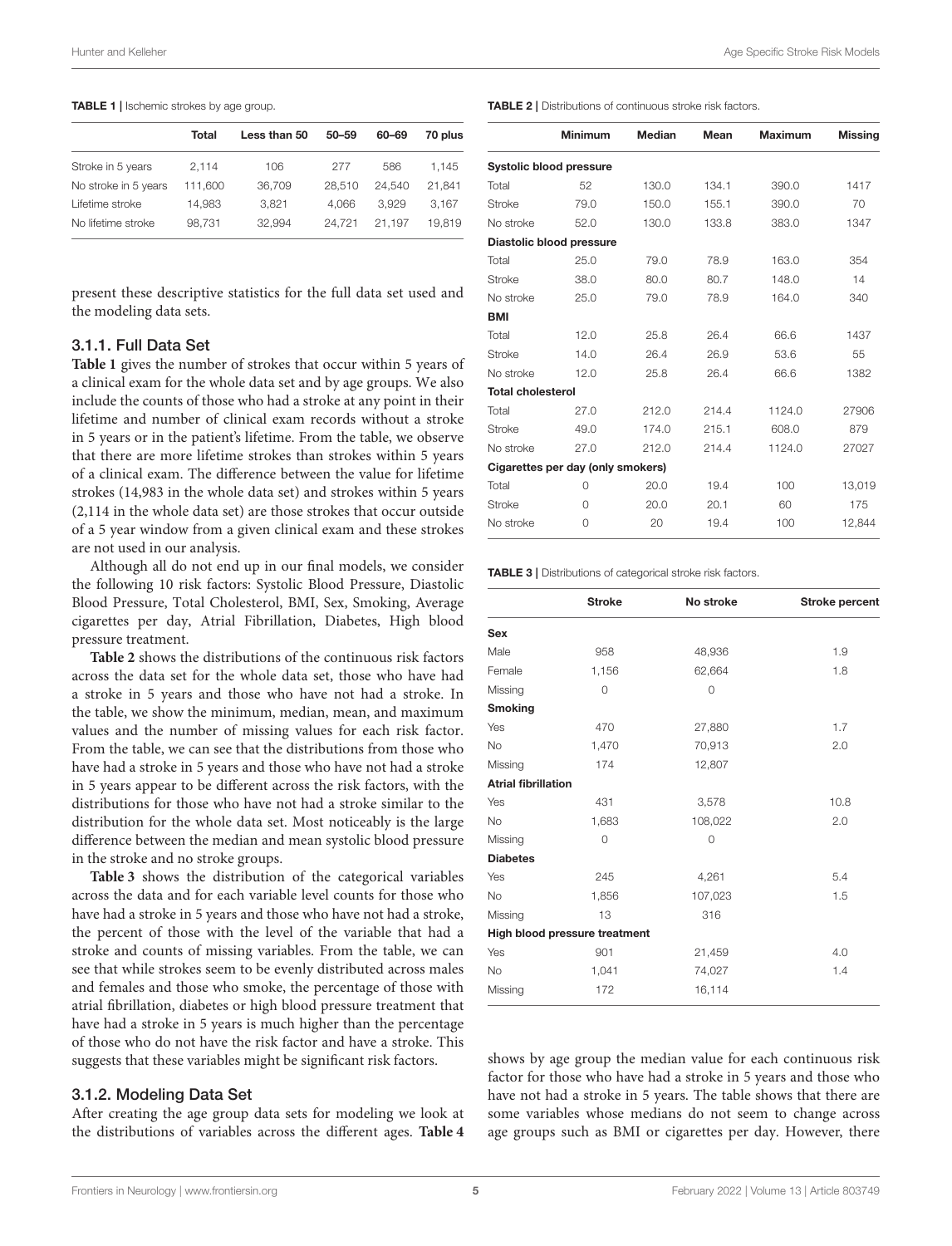<span id="page-6-0"></span>

| <b>TABLE 4</b>   Median value of continuous variables by age group and stroke or |  |  |  |
|----------------------------------------------------------------------------------|--|--|--|
| non-stroke outcome.                                                              |  |  |  |

|                                | Less than 50                      | $50 - 59$ | 60-69 | 70 plus |
|--------------------------------|-----------------------------------|-----------|-------|---------|
| <b>Systolic blood pressure</b> |                                   |           |       |         |
| Total                          | 127.0                             | 137.0     | 141.0 | 148.0   |
| <b>Stroke</b>                  | 135.5                             | 145.0     | 149.0 | 153.0   |
| No stroke                      | 124.0                             | 133.0     | 138.0 | 145.0   |
| Diastolic blood pressure       |                                   |           |       |         |
| Total                          | 82.0                              | 84.0      | 80.00 | 73      |
| <b>Stroke</b>                  | 84.0                              | 90.0      | 84.00 | 75.00   |
| No stroke                      | 81.0                              | 82.0      | 80.00 | 72.00   |
| <b>BMI</b>                     |                                   |           |       |         |
| Total                          | 26.1                              | 26.57     | 26.71 | 26.28   |
| Stroke                         | 27.2                              | 27.57     | 27.06 | 26.43   |
| No stroke                      | 25.6                              | 26.20     | 26.55 | 26.16   |
| <b>Total cholesterol</b>       |                                   |           |       |         |
| Total                          | 222.5                             | 234.0     | 224.0 | 188.0   |
| Stroke                         | 247.0                             | 238.0     | 227.0 | 191.0   |
| No stroke                      | 213.0                             | 233.5     | 222.0 | 186.0   |
|                                | Cigarettes per day (only smokers) |           |       |         |
| Total                          | 20.0                              | 20.0      | 20.00 | 15.00   |
| <b>Stroke</b>                  | 21.7                              | 20.00     | 20.00 | 20.00   |
| No stroke                      | 23.7                              | 20.00     | 20.00 | 12.00   |
|                                |                                   |           |       |         |

<span id="page-6-1"></span>TABLE 5 | Percent of clinical exams with an ischemic stroke in 5 years for the categorical risk factors.

|                            | Less than 50                    | $50 - 59$ | 60-69 | 70 plus |
|----------------------------|---------------------------------|-----------|-------|---------|
| <b>Sex</b>                 |                                 |           |       |         |
| Male                       | 31.1                            | 32.8      | 38.2  | 38.7    |
| Female                     | 36.0                            | 34.0      | 36.3  | 35.3    |
| <b>Smoking</b>             |                                 |           |       |         |
| Yes                        | 31.0                            | 27.8      | 44.6  | 41.0    |
| <b>No</b>                  | 35.4                            | 37.6      | 34.5  | 36.8    |
| <b>Atrial fibrillation</b> |                                 |           |       |         |
| Yes                        | 43.8                            | 65.6      | 78.5  | 86.1    |
| <b>No</b>                  | 32.6                            | 31.9      | 34.5  | 30.6    |
| <b>Diabetes</b>            |                                 |           |       |         |
| Yes                        | 22.2                            | 50.6      | 58.7  | 39.9    |
| <b>No</b>                  | 33.8                            | 31.3      | 34.3  | 37.0    |
|                            | <b>Blood pressure treatment</b> |           |       |         |
| Yes                        | 47.6                            | 37.2      | 40.8  | 38.5    |
| <b>No</b>                  | 32.0                            | 32.5      | 35.3  | 36.0    |
|                            |                                 |           |       |         |

are some variables, systolic blood pressure, and total cholesterol where the medians appear to change both by age and between the stroke and non-stroke group.

**[Table 5](#page-6-1)** shows the percent of clinical exams where the individual had a stroke in 5 years in each of the categorical variable categories. From the table, it can be seen that the percentage of individuals who have had a stroke in 5 years and who smoke, have atrial fibrillation or diabetes changes with age <span id="page-6-2"></span>TABLE 6 | Pearson's Chi-squared p-value for categorical variables and Kruskal–Wallis p-value for continuous variables by age group.

|                                      | P-value       |
|--------------------------------------|---------------|
| Sex                                  | 1.936e-06     |
| Smoking                              | $<$ 2.2e-16   |
| Atrial fibrillation                  | $<$ 2.2e-16   |
| <b>Diabetes</b>                      | 1.536e-07     |
| High blood pressure treatment        | $<$ 2.2e-16   |
| Systolic blood pressure              | 7.619e-09     |
| Diastolic blood pressure             | $<$ 2.2e-16   |
| Total cholesterol                    | $< 2.2e - 16$ |
| <b>BMI</b>                           | 0.0005        |
| Cigarettes per day (all individuals) | $< 2.2e - 16$ |
| Cigarettes per day (only smokers)    | 0.1071        |

group. This signifies that there might be a difference in risk factors by age group worth investigating.

# 3.2. Statistical Analysis to Test Non-proportionality of Risk Factors

#### 3.2.1. Comparing Risk Factors Across Age Groups

We first investigate if the distribution of risk factors varies across age groups to determine if the risk factors that contribute to an individual's risk of stroke changes across age groups.

**[Table 6](#page-6-2)** shows the p-values for the Chi-Squared tests (categorical variables) and Kruskal-Wallis tests (continuous variables) looking at the differences in risk factors across age groups in individuals who have a stroke within 5 years of a clinical examination. For the categorical variables (sex, smoking, atrial fibrillation, diabetes, and high blood pressure treatment) all of the p-values are much less than 0.05 showing that there is likely a difference in the distribution of risk factors in those who have had a stroke across age groups.

All variables except for cigarettes per day in the smokers have at least one age group with a distinct distribution of the risk factor in those who have had a stroke. For smokers who have had a stroke the p-value is 0.11 which although is not significant at the 10% level is still small and could be considered as potentially showing differences in risk factor distributions across age groups.

The analysis in this section provides evidence that for each risk factor we might see some differences in the contribution to risk of stroke by age.

#### 3.2.2. Comparing Risk Factors Within Age Groups

Our second statistical analysis of risk factors is carried out within each age group to identify risk factors that have different distributions between those who have had a stroke and those who have not had a stroke.

**[Table 7](#page-7-0)** shows the p-values for the Chi-Squared tests on the categorical variables (sex, smoking, atrial fibrillation, and diabetes) within each age group. From the  $p$ -values we observe that we do get some difference in significance across the groups. Most notably we see no  $p$ -values that would be considered significant in the categorical variables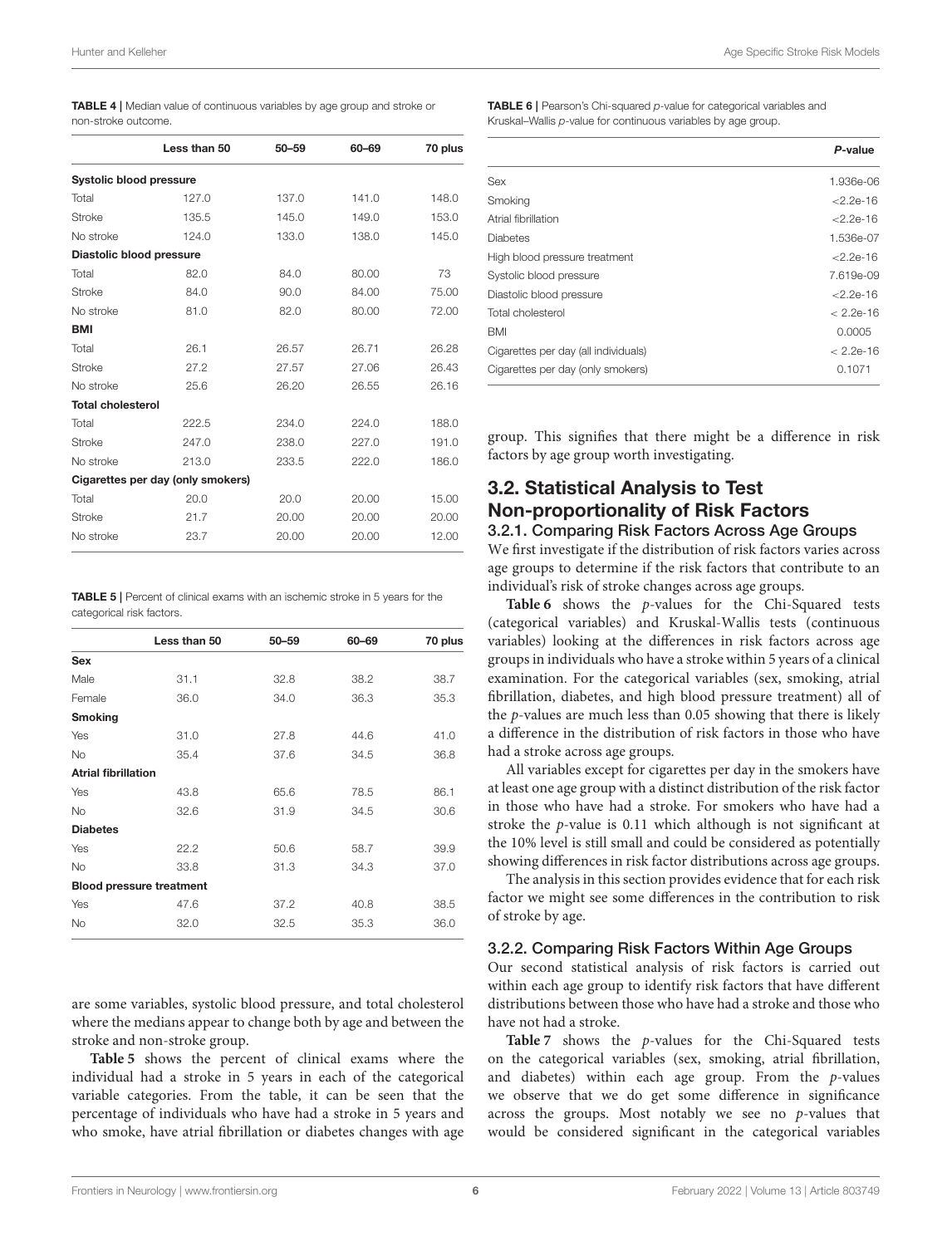<span id="page-7-0"></span>TABLE 7 | Pearson's Chi-squared p-value for categorical variables and Wilcoxon rank sum p-value for continuous variables by age group (\*indicates simulated p-value due to small sample sizes).

|                                         | Less than 50 | $50 - 59$ | 60-69         | 70 plus       |
|-----------------------------------------|--------------|-----------|---------------|---------------|
| Sex                                     | 0.497        | 0.777     | 0.441         | 0.058         |
| Smoking                                 | 0.557        | 0.003     | 0.0002        | 0.136         |
| Atrial fibrillation                     | 0.522        | 0.0002    | $< 2.2e - 16$ | $< 2.2e - 16$ |
| Diabetes                                | $0.717*$     | 0.0008    | 1.75e-11      | 0.345         |
| High blood pressure<br>treatment        | 0.226        | 0.356     | 0.03          | 0.163         |
| Systolic blood pressure                 | 1.19e-05     | 4.407e-11 | $< 229 - 16$  | $9.492e - 10$ |
| Diastolic blood pressure                | 0.003        | 7.041e-11 | 5.162e-13     | 1.534e-09     |
| Total cholesterol                       | 0.003        | 0.098     | 0.016         | 0.118         |
| <b>BMI</b>                              | 0.025        | 2.934e-05 | 0.150         | 0.058         |
| Cigarettes per day (all<br>individuals) | 0.317        | 0.003     | $1.61e-0.5$   | 0.067         |
| Cigarettes per day (only<br>smokers)    | 0.340        | 0.874     | 0.004         | 0.0001        |

for the less than 50 age group. This is likely due to small sample sizes.

In the other three age groups we see that there is a significant difference in the distributions of those who have atrial fibrillation and a stroke in 5 years vs. those who have not had a stroke across the three groups. Diabetes appears to only have a significant difference in the distribution between those who have had a stroke and those who have not had a stroke in the 50–59 age group and the 60–69 age group. Similarly, the difference in smoking between those who have and had not had a stroke is only significant at the 5% level in the two middle age groups. However, the p-value in the 70 plus group for smoking is 0.14 which although not significant at the 10% level is small enough that it should be considered as a factor that might impact the risk of stroke. The only age group where the difference in the distribution of sex between those who have and have not had a stroke is significant is in the 70 plus age group and the difference in the distribution for high blood pressure treatment is only significant in the 60–69 age group.

In **[Table 7](#page-7-0)**, we also present the results of our statistical analysis of the differences in the distributions of the continuous risk factors for those who have had a stroke within 5 years of a clinical exam and those who have not had a stroke by each age group. From the table, we can see that for most of the continuous variables we see differences in the distributions between those who have had a stroke and those who have not had a stroke. For systolic blood pressure and diastolic blood pressure all four age groups have significant differences. Looking at total cholesterol, the three youngest age groups have  $p$ -values that are significant at least a  $10\%$  level and the 70 plus age group has a  $p$ -value that is 0.12 which is close to being significant at the 10% level and thus could be considered to have an impact on the risk of stroke. Similarly, for BMI the only age group that does not have a p-value significant at the 5 or 10% level is 60–69 and this group has a p-value of 0.15 which could still be considered <span id="page-7-1"></span>TABLE 8 | Coefficients for the multi-variable logistic regression model including age as a risk factor (\*indicates a scaled variable).

|                           | Coefficient | P-value     |
|---------------------------|-------------|-------------|
| Intercept                 | $-0.989$    | $<$ 2e-16   |
| <b>Sex</b>                | 0.07        | 0.29        |
| Systolic blood pressure*  | 0.16        | $3.8e-5$    |
| Diastolic blood pressure* | 0.35        | $< 2e - 16$ |
| BMI*                      | 0.08        | 0.016       |
| Cigarettes smoked per day | 0.02        | $3.5e-8$    |
| Atrial fibrillation       | 2.47        | $< 2e - 16$ |
| <b>Diabetes</b>           | 0.59        | $1.6e-8$    |
| $Age*$                    | 0.18        | $2.8e-5$    |

small enough to investigate the difference in BMI between the groups.

For the cigarettes per day variable, it appears that in the 50– 59 age group whether someone smokes might have an impact on their risk of stroke but the number of cigarettes that the individual smokes might not be as important. In both the 60– 69 age group and the 70 plus age group, the differences in the distributions of cigarettes smoked per day are significant both for only smokers and when smokers and non-smokers are considered. This might mean that not only does smoking have an impact on an individual's stroke risk but that the number of cigarettes an individual in these age groups smokes might also impact an individual's stroke risk.

#### 3.3. Multi-Variable Logistic Regression

In the previous section, we found through statistical analysis that there is evidence that the contribution of risk factors to an individual's stroke risk might be non-proportional by age. In this section we use multi-variable logistic regression models to develop a method to predict stroke risk for different age groups taking the non-proportionality into account.

#### 3.3.1. Model With Age as a Factor

**[Table 8](#page-7-1)** presents the coefficient for the multi-variable logistic regression model that includes age as a risk factor.

#### **3.3.1.1. Discrimination**

To evaluate the model we look at both discrimination measures and calibration measures. **[Table 9](#page-8-0)** shows the discrimination measures when tested on all age groups together and on individual age groups. As the all ages measures are calculated using a 10-fold cross validation the standard deviations for the measures across the folds are given in parentheses in the table. We see that model performs relatively well with an AUC of 0.69 and accuracy of 0.7 for all ages.

To break the discrimination metrics down further we look at how well the model predicts for individual age groups, by finding the metrics for the individual age group data sets. While the model seems to predict reasonably well for the older age groups, the AUC, F1 measure, and accuracy drop considerably for the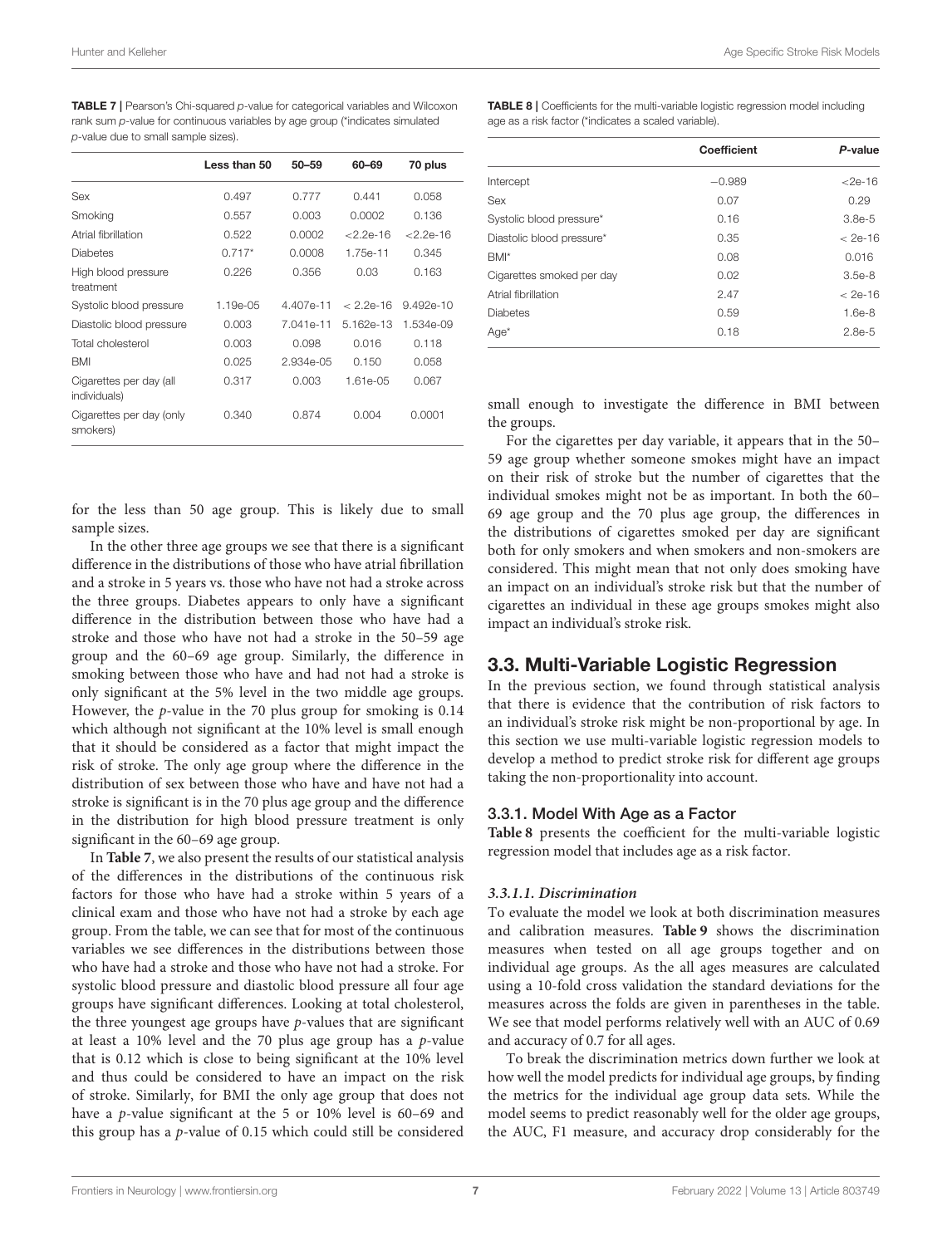<span id="page-8-0"></span>TABLE 9 | Discrimination and calibration metrics when the model is tested on all ages and by age group.

|                             | All ages   | less than 50 | 50-59 | 60-69 | 70 plus |
|-----------------------------|------------|--------------|-------|-------|---------|
| <b>AUC</b>                  | 0.69(0.03) | 0.52         | 0.64  | 0.69  | 0.69    |
| F1                          | 0.42(0.03) | 0.31         | 0.43  | 0.37  | 0.49    |
| Accuracy                    | 0.70(0.70) | 0.64         | 0.66  | 0.69  | 0.73    |
| Hosmer and<br>Lemeshow test | 0.26(7)    | $3.4e-5$     | 0.03  | 0.44  | 0.12    |
| Spiegelhalter's test        | 0.54(9)    | 0.002        | 0.09  | 0.24  | 0.38    |

model when it is tested on the less than 50 age group and we also observe a drop in the AUC when tested on the 50–59 age group.

#### **3.3.1.2. Calibration**

**[Table 9](#page-8-0)** also shows the p-values for the Hosmer and Lemewshow goodness of fit test and Spiegelhalter's Z-test. As we do a 10 fold cross validation the p-values presented in the table are the average p-value across the 10-folds and the number of folds where the p-values are not significant is included in brackets. The table also includes the p-values for the individual age groups. For the all ages data set, both  $p$ -values are not significant, which suggests that on the whole the model might be well-calibrated. We also include the number of folds where the p-values were not significant, and can see that for 7 out of 10-folds the Hosmer-Lemeshow test suggests good calibration and for 9 out of 10-folds the Speigelhalter's Z-test suggests good calibration.

From **[Table 9](#page-8-0)**, we also can see that while the model appears to be well-calibrated in the older age groups it is not wellcalibrated in the younger age groups. Combined with the under discrimination measures, the model trained on data across all ages does not predict well, nor is it well-calibrated, for the younger age groups.

#### 3.3.2. Separate Risk Models by Age Group

We then fit separate multi-variable logistic regression models by age group. These models have the same risk factors that are included in the model trained on all age groups with the exception of age.

Looking at the coefficients and the statistical significance of the coefficients in **[Table 10](#page-8-1)** we observe some interesting patterns. We see the coefficient for systolic blood pressure tends to decrease in size as age increases going from 0.57 in the less than 50 age group to 0.15 in the 70 plus age group. Diastolic blood pressure increases from a non-significant coefficient of 0.09 in the less than 50 age group to 0.25 in the 70 plus age group, with the highest magnitude of the coefficient in the 50–59 age group. We also see other increases in magnitudes in the coefficient for atrial fibrillation, from 1.18 in the less than 50 group to 2.68 in the 70 plus group.

Besides changes in magnitudes we also see changes in significance of coefficients between age models for the same variables. The number of cigarettes smoked per day is significant in the older age groups, 60–69 and 70 plus, but not for the younger age groups, less than 50 and 50–59. Diabetes is

<span id="page-8-1"></span>TABLE 10 | Coefficients for the age group specific logistic regression models (\*indicates a scaled variable).

|                           | Less than 50 | $50 - 59$ | 60-69    | 70 plus     |
|---------------------------|--------------|-----------|----------|-------------|
| Intercept                 | $-0.87$      | $-1.05$   | $-0.95$  | $-0.95$     |
|                           | 0.0009       | $3.4e-11$ | < 2e-16  | $< 2e - 16$ |
| Sex                       | 0.05         | 0.14      | $-0.15$  | 0.12        |
|                           | 0.87         | 0.48      | 0.24     | 0.20        |
| Systolic blood pressure*  | 0.57         | 0.20      | 0.31     | 0.15        |
|                           | 0.04         | 0.17      | 0.0007   | 0.0008      |
| Diastolic blood pressure* | 0.09         | 0.42      | 0.24     | 0.25        |
|                           | 0.71         | 0.006     | 0.009    | $1.12e-07$  |
| BMI*                      | 0.21         | 0.17      | 0.02     | 0.05        |
|                           | 0.24         | 0.07      | 0.76     | 0.28        |
| Cigarettes smoked per day | 0.003        | $-0.007$  | 0.03     | 0.02        |
|                           | 0.77         | 0.35      | 1.48e-07 | 0.0003      |
| Atrial fibrillation       | 1.18         | 1.78      | 2.28     | 2.68        |
|                           | 0.07         | 0.0001    | 7.00e-16 | $< 2e - 16$ |
| <b>Diabetes</b>           | $-0.42$      | 1.04      | 1.12     | 0.21        |
|                           | 0.64         | 0.0004    | 1.43e-09 | 0.17        |
|                           |              |           |          |             |

<span id="page-8-2"></span>TABLE 11 | Discrimination and calibration metrics for each age model.

|                             | Less than 50 | $50 - 59$  | 60-69      | 70 plus    |
|-----------------------------|--------------|------------|------------|------------|
| <b>AUC</b>                  | 0.67(0.16)   | 0.70(0.05) | 0.72(0.03) | 0.70(0.03) |
| F <sub>1</sub>              | 0.22(0.16)   | 0.41(0.09) | 0.47(0.06) | 0.44(0.04) |
| Accuracy                    | 0.70(0.10)   | 0.71(0.05) | 0.68(0.04) | 0.71(0.02) |
| Hosmer and<br>Lemeshow test | 0.23(7)      | 0.34(9)    | 0.32(8)    | 0.35(10)   |
| Spiegelhalter's test        | 0.34(7)      | 0.52(9)    | 0.44(7)    | 0.58(10)   |

significant in the middle age groups, but not in the oldest and youngest age groups. BMI is only significant in the 50–59 age group which is also the only age group (in this case at the 10% level) where systolic blood pressure is not significant.

#### **3.3.2.1. Discrimination**

We evaluate the age models using the same methodology we applied to evaluate the model trained on all ages, looking at both discrimination and calibration. **[Table 11](#page-8-2)** shows the discrimination results presenting the AUC, F1 measure, and accuracy for each model from a 10-fold cross validation and the standard deviation for each measure in parentheses. We see higher AUCs for all age groups compared to the single all ages model with age as a risk factor and higher accuracy for the two younger age groups. While the F1 measure drops in a few of the age groups, the higher AUC might suggest that a change in the prediction threshold may lead to better predictions.

#### **3.3.2.2. Calibration**

We also look at the calibration of the models. **[Table 11](#page-8-2)** also shows the average p-value for the Hosmer and Lemeshow test, and the average p-value for the Spiegelhalter's t-test across the 10-folds of model validation. We also include the number of folds that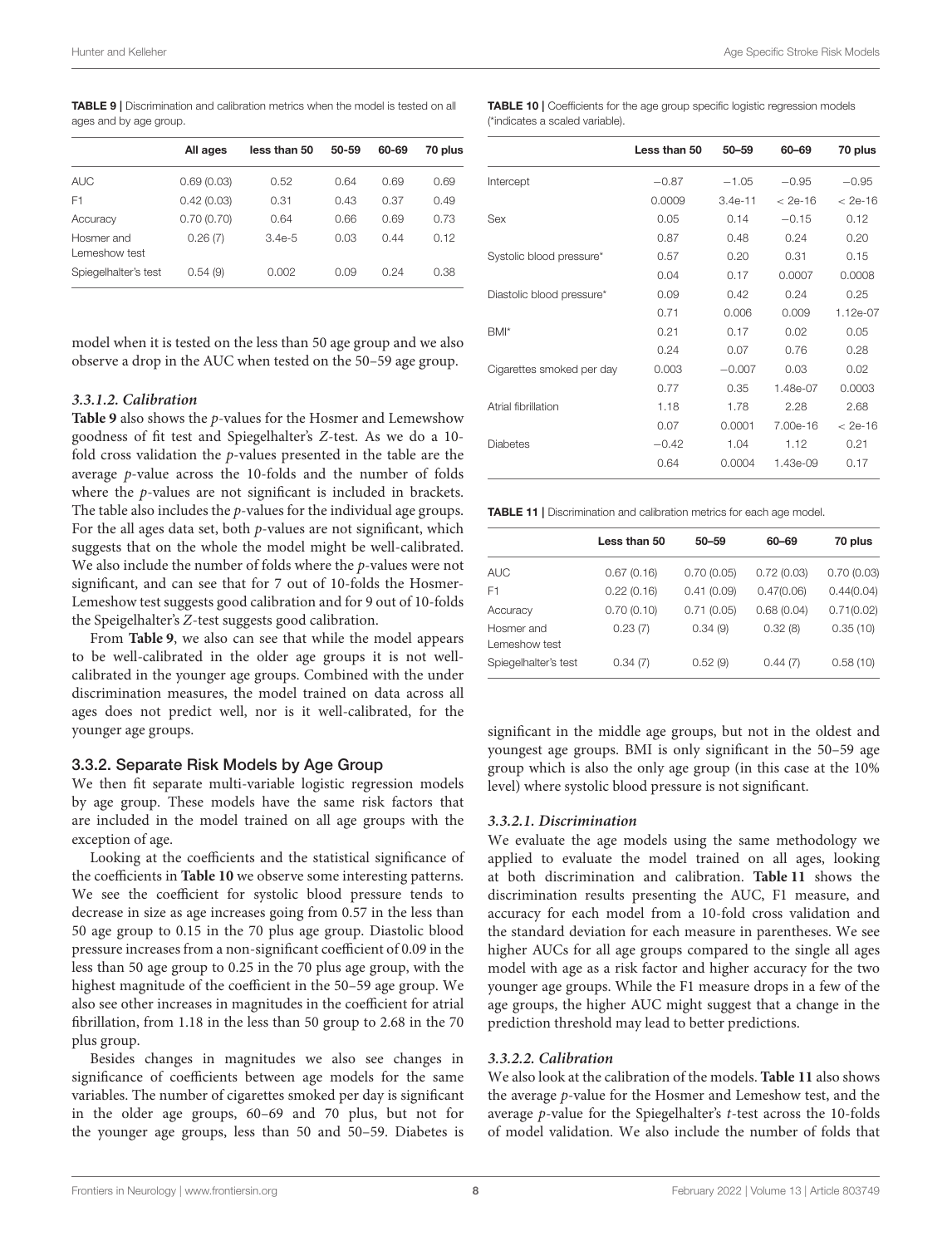result in a "well-calibrated" model based on the Hosmer and Lemeshow test and then again based off of the Spiegelhalter's test in parentheses.

None of the  $p$ -values in the table are significant suggesting all four age models are well-calibrated. For both tests the 70 plus group was well-calibrated in all 10-folds, the 50–59 group was well-calibrated in 9-folds and the less than 50 group in 7-folds. The 60–69 age group was well-calibrated based on the Hosmer Lemeshow test in 8-folds and 7 based on the Spiegelhalter's test. Compared to the p-values in **[Table 9](#page-8-0)**, we get better calibration when modeling by age group especially in the younger age groups.

#### **3.3.2.3. Feature Importance**

While we see that coefficient size and significance of the coefficients change between age groups with some patterns forming, to further look at the differences in risk factors between age groups we look at the feature importance ranking for each of the age models.

**[Figure 1](#page-9-0)** is a sankey diagram showing how the features change in importance across the age group models. Each column represents a different age model and each row in the column represents a feature with the top row being the most important feature. Following the colored links through the diagram shows how the feature importance changes between models. Although we see some features that have high importance across all age models, such as atrial fibrillation, we also see some changes in importance. For example, while BMI is the 3rd and 4th most important feature in the less than 50 and 50–59 group respectively it drops to the 7th for the two older age groups. We also see that diabetes is more important in the middle two age groups compared to the older and younger groups, and the average number of cigarettes per day is more important in the two older age groups than the younger two age groups.Interestingly, the importance of systolic blood pressure and diastolic blood pressure appear to change with age. While systolic blood pressure is more important in the under 50 and 60–69 age group, diastolic blood pressure is more important in the 50–59 and 70 plus age group. In the figure, we can also see where there are changes in the rank of important features moving between age groups which might give an indication of where the interactions of risk factors and age might change. For example, the rank of importance of

cigarettes per day and sex are the same for the under 50 and 50–59 age group and then change in importance for the 60–69 age group but are the same between 60–69 and 70 plus. This might indicate that there is a biological change between the 50–59 age group and the 60–69 age group that leads to this difference in risk factor importance.These changes are showing that features contribute differently to the risk of each age group, further supporting the needs for separate models by age group.

# 4. DISCUSSION

Age is a key factor in an individual's stroke risk with the probability of having a stroke increasing with age. However, there are other risk factors that are important in determining the risk of stroke by age and if age is considered as a risk factor in a model we have shown that the model may neglect the contribution of these other factors. Additionally, the importance of risk factors and contributions of different risk factors to an individual's risk changes with age. To account for the differences in importance and contribution by age while still accounting for the contribution of age we have created a set of models that predict individual risk of stroke by age group. We have shown that when looking at both discrimination and calibration metrics, the age models are able to predict better and are better calibrated, particularly in the younger age groups. While we do not see a huge difference in the predictions for the 60–69 group and the 70 plus group, the increase in prediction, accuracy, and calibration for the less than 50 and 50–59 group may help to identify younger individuals with a high risk of stroke who may not be identified using a traditional stroke risk prediction model.

The age models allow us to look at risk factors and their changing contribution and difference in importance by age. Although stroke is often seen as a health event, there are a number of processes in the etiology that have lead up to that event [\(20\)](#page-11-12). Identifying the risk factors and interactions between risk factors that change in importance between age groups cannot only provide us with a better short term risk prediction but may help to identify those who might have a high long term risk despite a low short term risk because of the impact of a risk factor over a long period of time. For example, while diabetes is not seen as an important risk factor in those less than 50 it becomes more important in the older age group and while a 45

<span id="page-9-0"></span>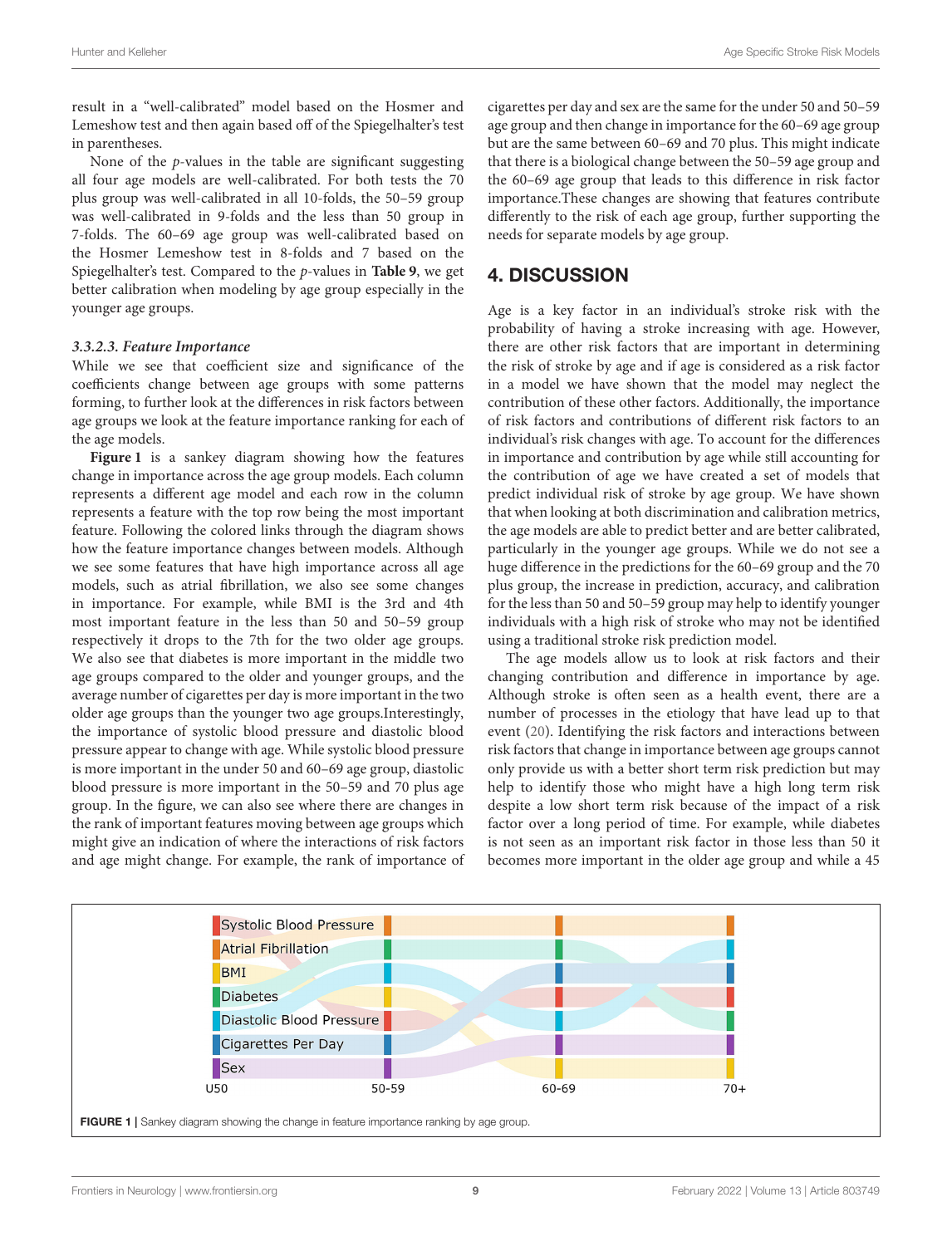year old with diabetes and no other major risk factors might not have a high short term risk of an ischemic stroke, their long term risk might be higher. Understanding how the importance of risk factors change with age may be essential in lowering the overall burden of stroke on society.

Future work can be done to add in additional features, for example lifestyle factors such as exercise levels or community involvement. These risk factors may help to identify those who are more at risk for a stroke in the short term and are factors that are likely to change in importance with age. Additionally, in this paper we focus on if differences occur between the distributions of risk factors by age group and how those differences impact modeling. We do not do an in depth analysis of the impact of individual risk factors by age or research into why one risk factor might be more important in one age group over another. Future work can focus on a more in depth explanation of risk factors according to age to better understand why we see the variations found in this work.

Some of the limitations of the study include that the models presented here predict short term risk, within 5 years, of an ischemic stroke. However, while still important for those with a high short term risk, long term risk, especially for the younger population with generally low short term risk, might be more informative. In predicting longer term risk the age models may prove more important in identifying those features that might not contribute highly to stroke risk when under a given age but become more important as an individual ages. Additionally we have the potential of looking at different time windows for different age groups. For example, in the less than 50s, 10 or 20 year risk might be a more useful time frame, whereas it might be more important to predict the 5 year risk for the 70 plus age group. Predicting risk by age group allows us to look at different time horizons for different age groups. The statistical analysis and the creation of the models were all done using data from the Framingham Heart Study. While we believe that the non-proportionality of risk factors by age found here is likely to apply to other populations, it might be necessary to analyze other populations to determine that the patterns found here are not a characteristics of the specific population. Other populations might have different distributions of risk factors that could impact the proportionality or non-proportionality of those risk factors by age. It might be necessary to re-calibrate the model to another population's data to get the best risk predictions for individual's in a new population. Further while creating separate

# **REFERENCES**

- <span id="page-10-0"></span>1. Gorelick PB. The global burden of stroke: persistent and disabling. Lancet Neurol. (2019) 18:417–8. doi: [10.1016/S1474-4422\(19\)30030-4](https://doi.org/10.1016/S1474-4422(19)30030-4)
- <span id="page-10-1"></span>2. Conroy RM, Pyörälä K, Fitzgerald AP, Sans S, Menotti A, De Backer G, et al. Estimation of ten-year risk of fatal cardiovascular disease in Europe: the SCORE project. Eur Heart J. (2003) 24:987–1003. doi: [10.1016/s0195-668x\(03\)00114-3](https://doi.org/10.1016/s0195-668x(03)00114-3)
- <span id="page-10-2"></span>3. D'Agostino RB, Vasan RS, Pencina MJ, Wolf PA, Cobain M, Massaro JM, et al. General cardiovascular risk profile for use in primary care: the Framingham Heart Study. Circulation. [\(2008\) 117:743–53. doi: 10.1161/CIRCULATIONAHA.107.](https://doi.org/10.1161/CIRCULATIONAHA.107.699579) 699579

risk models by age group appears to produce models that are better calibrated, the method has the limitation of reducing the amount of data used to train each model. If the sample size is already small breaking it into age groups could result in sample sizes too small to be confident in any effects captured by the model. Finally, while we use logistic regression models here, other methods for risk prediction may be used. For example, survival analysis, neural networks, or Poisson regression.

# DATA AVAILABILITY STATEMENT

The data analyzed in this study was obtained from the National Institute of Health (NIH) Biologic Specimen and Data Repository Information Coordinating Center (BioLINCC) website, the following licenses/restrictions apply: these datasets must be requested from the NIH BioLINCC website. Requests to access these datasets should be directed to [https://biolincc.nhlbi.nih.](https://biolincc.nhlbi.nih.gov/studies/gen3/) [gov/studies/gen3/.](https://biolincc.nhlbi.nih.gov/studies/gen3/)

# AUTHOR CONTRIBUTIONS

EH and JK: conceptualization and methodology. EH: formal analysis and writing—original draft preparation. JK: writing—review and editing and supervision. All authors have read and agreed to the published version of the manuscript.

# FUNDING

This project received funding from the EU's Horizon 2020 research and innovation programme under grant agreement No. 777107, and by the ADAPT Centre for Digital Content Technology funded under the SFI Research Centres Programme (Grant 13/RC/2106\_P2) and co-funded under the European Regional Development Funds.

# ACKNOWLEDGMENTS

This manuscript was prepared using FRAMCOHORT, GEN3, FRAMOFFSPRING Research Materials obtained from the NHLBI Biologic Specimen and Data Repository Information Coordinating Center and does not necessarily reflect the opinions or views of the FRAMCOHORT, GEN3, FRAMOFFSPRING or the NHLBI.

- <span id="page-10-3"></span>4. Wolf PA, D'Agostino RB, Belanger AJ, Kannel WB. Probability of stroke: a risk profile from the Framingham Study. Stroke. (1991) 22:312–8.
- <span id="page-10-4"></span>5. Boehme AK, Esenwa C, Elkind MSV. Stroke risk factors, genetics, and prevention. Circ Res. (2017) 120:472–95. doi: [10.1161/CIRCRESAHA.116.308398](https://doi.org/10.1161/CIRCRESAHA.116.308398)
- <span id="page-10-5"></span>6. Choudhury MJH, Chowdhury MTI, Nayeem A, Jahan WA. Modifiable and non-modifiable risk factors of stroke: a review update. J Natl Inst Neurosci. (2015) 1:22–6. doi: [10.3329/jninb.v1i1.22944](https://doi.org/10.3329/jninb.v1i1.22944)
- <span id="page-10-6"></span>7. Marma AK, Berry JD, Hongyan N, Persell SD, Lloyd-Jones DM. Distribution of 10-year and lifetime predicted risks for cardiovascular disease in US adults. Circ Cardiovasc Qual Outcomes. (2010) 3:8–14. doi: [10.1161/CIRCOUTCOMES.109.869727](https://doi.org/10.1161/CIRCOUTCOMES.109.869727)